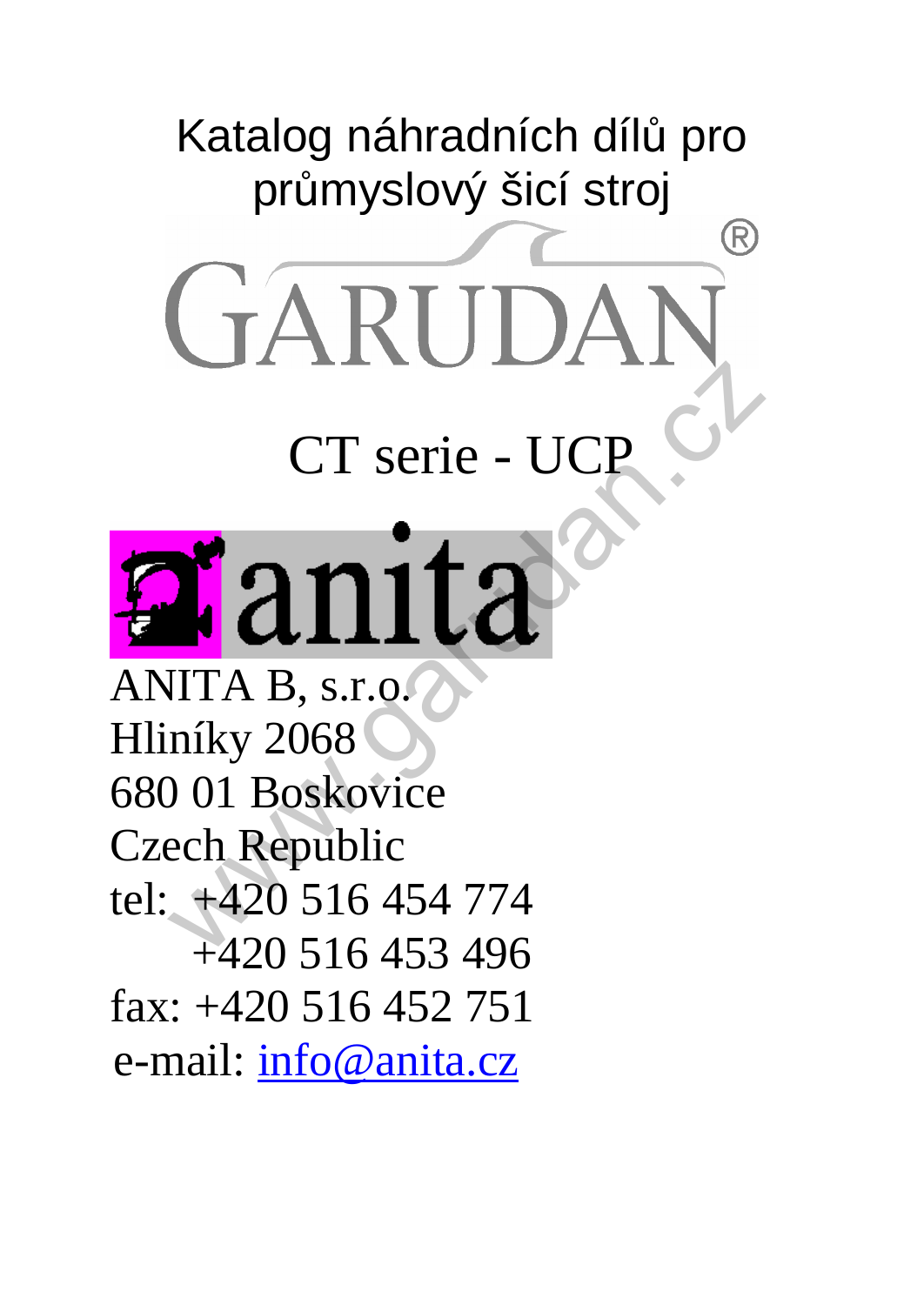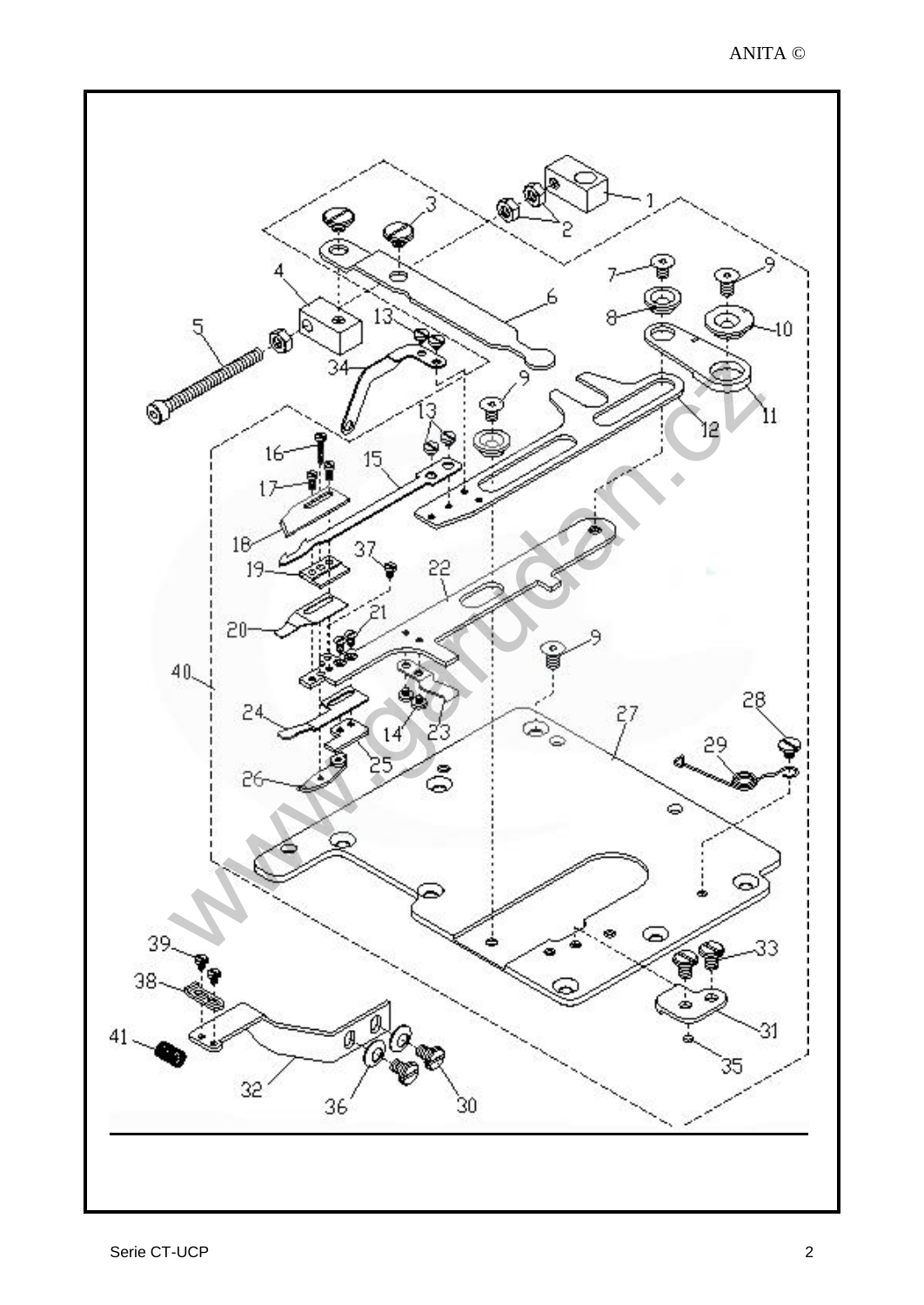| <b>Pozice</b>  | <b>JKPOV</b> | <b>Popis</b>                        | Počet                   |
|----------------|--------------|-------------------------------------|-------------------------|
| 1              | 4UTB010101   | <b>Connenting Block</b>             | 1                       |
| $\overline{2}$ | 8MA05320408A | Nut (CT1028 M5-0.8*4)               | 3                       |
| 3              | 8MB04280410G | Stud (UTB0103 M4-0.7*2)             | $\overline{\mathbf{2}}$ |
| 4              | 4UTB010104   | <b>Connecting Block</b>             | 1                       |
| 5              | 8MM05324507A | Screw (UTB10105 M5-0.8*45)          | 1                       |
| 6              | 4UTB010106   | <b>Driving Lever</b>                | 1                       |
| 7              | 8MQ04280608A | Screw (UTB0109 M4-0.7*8)            | 1                       |
| 8              | 4UTB000108   | Ring                                | 2                       |
| 9              | 8MQ04280808A | Screw (UTB0109 M4-0.7*8)            | 9                       |
| 10             | 4UTB000110   | <b>Adjusting Ring</b>               | 1                       |
| 11             | 4UTB010111   | Lever                               | 1                       |
| 12             | 4UTB010112   | <b>Lower Knife Carrier</b>          | 1                       |
| 13             | 8MB75180205A | Screw (UTB0113 M2.5-0.45*2)         | 4                       |
| 14             | 8MB75180205A | Screw (UTB0113 M2.5-0.45*2)         | 2                       |
| 15             | 4UTB000115   | <b>Lower Movable Knife</b>          | 1                       |
| 16             | 8MB02161004A | Screw (UTB0116 M2-0.4*9)            | 1                       |
| 17             | 8MB02160505A | Screw (UTB0117 M2-0.4*4)            | 2                       |
| 18             | 4UTB000118   | <b>Lower Fixed Knife</b>            | 1                       |
| 19             | 4UTB000119   | Lower Movable Knife Guide           | 1                       |
| 20             | 4UTB000120   | <b>Clamp Spring</b>                 | 1                       |
| 21             | 8ME02160404A | Screw (CT12-15 M2-0.4*3)            | 2                       |
| 22             | 4UTB010122   | <b>Lower Knife Holder</b>           | 1                       |
| 23             | 4UTB000123   | <b>Supplementary Spring</b>         | 1                       |
| 24             | 4UTB000124   | <b>Knife Pressure Spring</b>        | 1                       |
| 25             | 4UTB000125   | <b>Clamp Spring Pressure Holder</b> | 1                       |
| 26             | 4UTB010126   | <b>Clamp Spring Adjusting Piece</b> | 1                       |
| 27             | 4UTB010127   | <b>Crank Chamber Cover</b>          | 1                       |
| 28             | 8MB03200407G | Stud (UTB0128 M3-0.5*2)             | 1                       |
| 29             | 4UTB000129   | <b>Spring</b>                       | 1.                      |
| 30             | 8MB04280608A | Screw (UTB0130 M4-0.7*6)            | $\overline{2}$          |
| 31             | 4UTB000131   | <b>Upper Knife Carrier Guide</b>    | 1                       |
| 32             | 4UTB010132   | Lower Knife Carrier Guide           | 1                       |
| 33             | 8MB85240507A | Screw (FT0538 M3.5-0.6*4)           | $\overline{2}$          |
| 34             | 4UTB010134   | <b>Thread Guide Eyelet</b>          | 1                       |
| 35             | 4UTB000135   | <b>Rubber Cushion</b>               | 1                       |
| 36             | 90DW040      | <b>Spring Washer</b>                | $\overline{2}$          |
| 37             | 8MB02160304A | Screw (UTB0137 M2-0.4*3)            | 1                       |
| 38             | 4UTB010138   | <b>Knock Block</b>                  | 1                       |
| 39             | 8MB75180405A | Screw (CT0529 M2.5-0.45*3.5)        | $\overline{2}$          |
| 40             | 4UTB010140   | Crank Chamber Cover Asm.            | 1.                      |
| 41             | 4UTB010141   | <b>Spring</b>                       | 1.                      |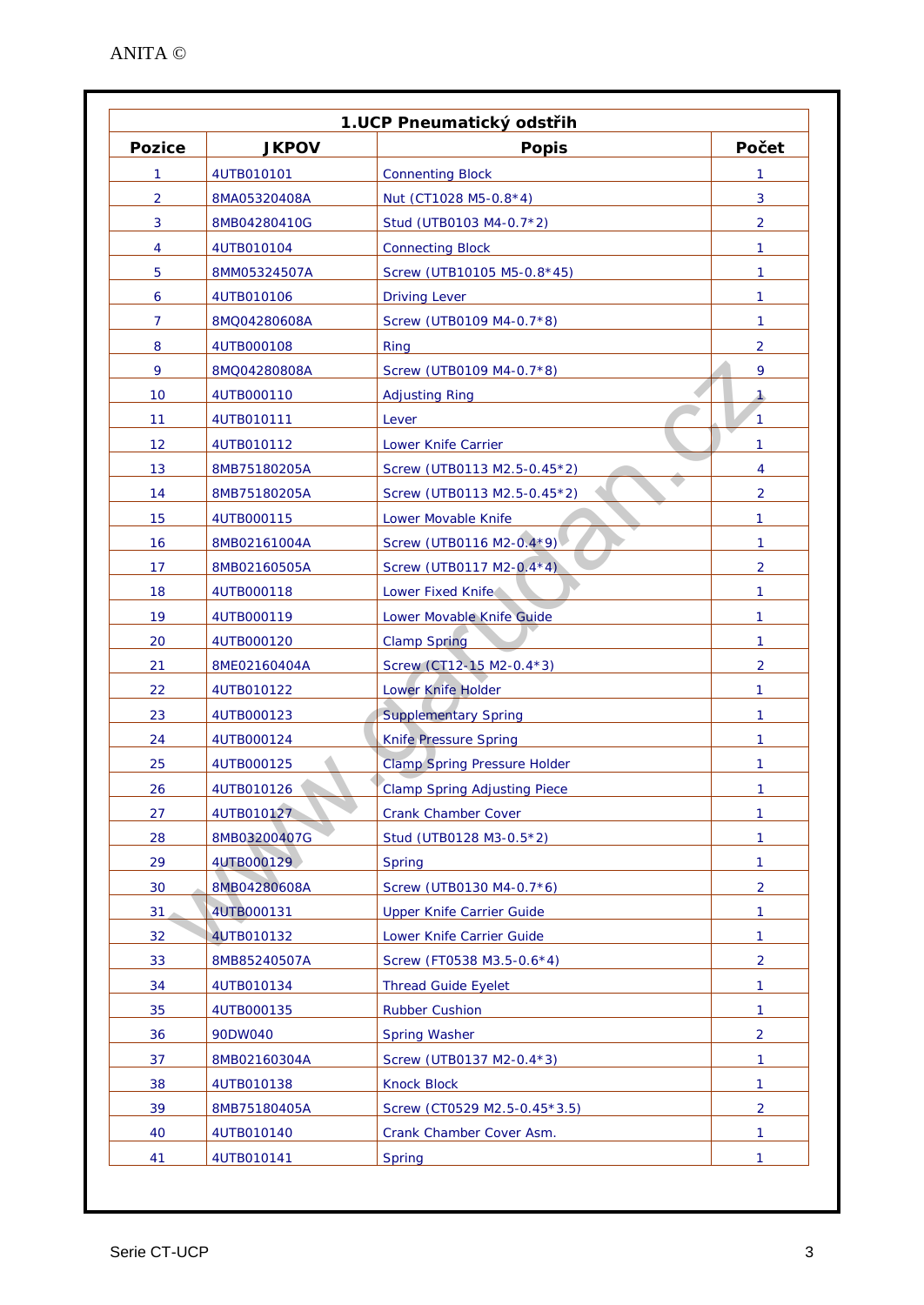